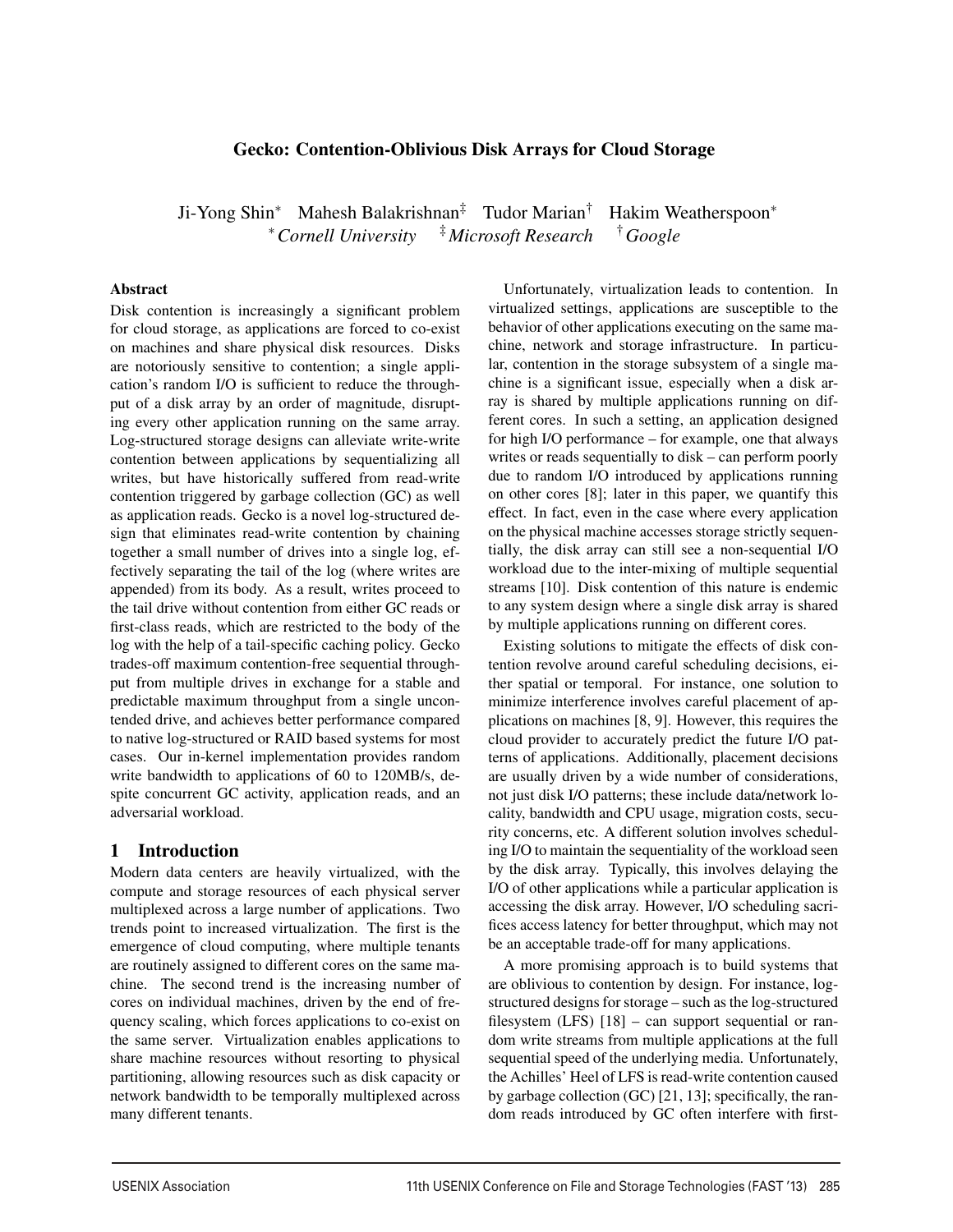

Figure 1: Chained Logging: all writes go to the tail drive of the chain, while reads are serviced mostly from the body of the chain or a cache. Mirrors in the body can be powered down.

class writes by the application, negating any improvement in write throughput. Additionally, LFS can also be subject to read-write contention from application reads; the original LFS work assumed that large caches would eliminate reads to the point where they did not interfere with write throughput. More recently, systems have emerged that utilize new flash technology to implement read caches or log-structured write caches [4] that can support contention-free I/O from multiple applications. However, this results in a highly stressful write workload for the flash drives that can wear them out within months [23].

In this paper, we propose Gecko, a new log-structured design for disk arrays. The key idea in Gecko is *chained logging*, in which the tail of the log – where writes occur – is separated from its body by placing it on a different drive. In other words, the log is formed by concatenating or chaining multiple drives. Figure 1 shows a chain of three drives,  $D_0$ ,  $D_1$  and  $D_2$ . On a brand new deployment, writes will first go to  $D_0$ ; once  $D_0$  fills up, the log spills over to  $D_1$ , and then in turn to  $D_2$ . In this state, new writes go to  $D_2$ , where the tail of the log is now located, while reads go to all drives. As space on  $D_0$ and  $D_1$  is freed due to overwrites on the logical address space, compaction and garbage collection is initiated. As a result, when  $D_2$  finally fills up, the log can switch back to using free space on  $D_0$  and  $D_1$ . Any number of drives can be chained in this fashion. Also, each link in the chain can be a mirrored pair of drives (e.g.,  $D_0$  and  $D'_0$ ) for fault-tolerance and better read performance.

The key insight in chained logging is that the sequential, contention-free write bandwidth of a single drive is preferable to the randomized, contention-affected bandwidth of a larger array. As with any logging design, chained logging ensures that write-write contention between applications does not result in degraded throughput, since all writes are logged sequentially at the tail drive of the chain. Crucially, chained logging also eliminates read-write contention between garbage collection (GC) activity and first-class writes by separating the tail of the log from its body. In the process, it trades off the maximum contention-free write throughput of the array – which is now limited to the sequential bandwidth of the tail drive of the chain – in exchange for stable, predictable write performance in the face of contention. In our evaluation, we show that a Gecko chain can operate at 60MB/s to 120MB/s under heavy write-write contention and concurrent GC activity, whereas a conventional log-structured RAID-0 configuration over the same drives collapses to around 10MB/s during GC.

To tackle read-write contention caused by application reads, Gecko uses flash and RAM-based caching policies that leverage the unique structure of the logging chain. All new writes to the tail drive in the chain are first cached in RAM, and then lazily moved to an SSD cache dedicated to the tail drive. As a result, reads on recently written data on the tail drive are served by the RAM cache, and reads on older data on the tail drive are served by the SSD tail cache. This caching design has two important properties. First, it is tail-specific: it prevents application reads from reaching the tail drive and randomizing its workload, thus allowing writes to proceed sequentially without interference from reads. Based on our analysis of server block-level traces, we found that a RAM cache of 2GB and an SSD cache of 32GB was sufficient to absorb over 86% of reads directed at the 512GB tail drive of a Gecko chain for all the workload combinations we tried. Second, it's two-tier structure allows overwrites to be coalesced in RAM before they reach the SSD cache; as we show in our evaluation, this can prolong the lifetime of the SSD by 2X to 8X compared to a conventional caching design.

Chained logging has other benefits. Eliminating readwrite contention has the side-effect that writes no longer slow down reads. As a result, chained logs can exhibit higher read throughput for many workloads compared to conventional RAID variants, since reads are served by either the tail cache or the body of the log and consequently do not have to contend with write traffic. Chained logging can also be used to save power: when mirrored drives are chained together, half the disks in the body of the log can be safely switched off since they do not receive any writes. This lowers the read throughput of the log, but does not compromise fault-tolerance.

Importantly, Gecko is a log-structured block device rather than a filesystem; as a result, any filesystem or database can execute over it without modification. Historically, the difficulty of persistently maintaining metadata under the block layer has outweighed the benefits of block-level logging, forcing such designs to incur meta-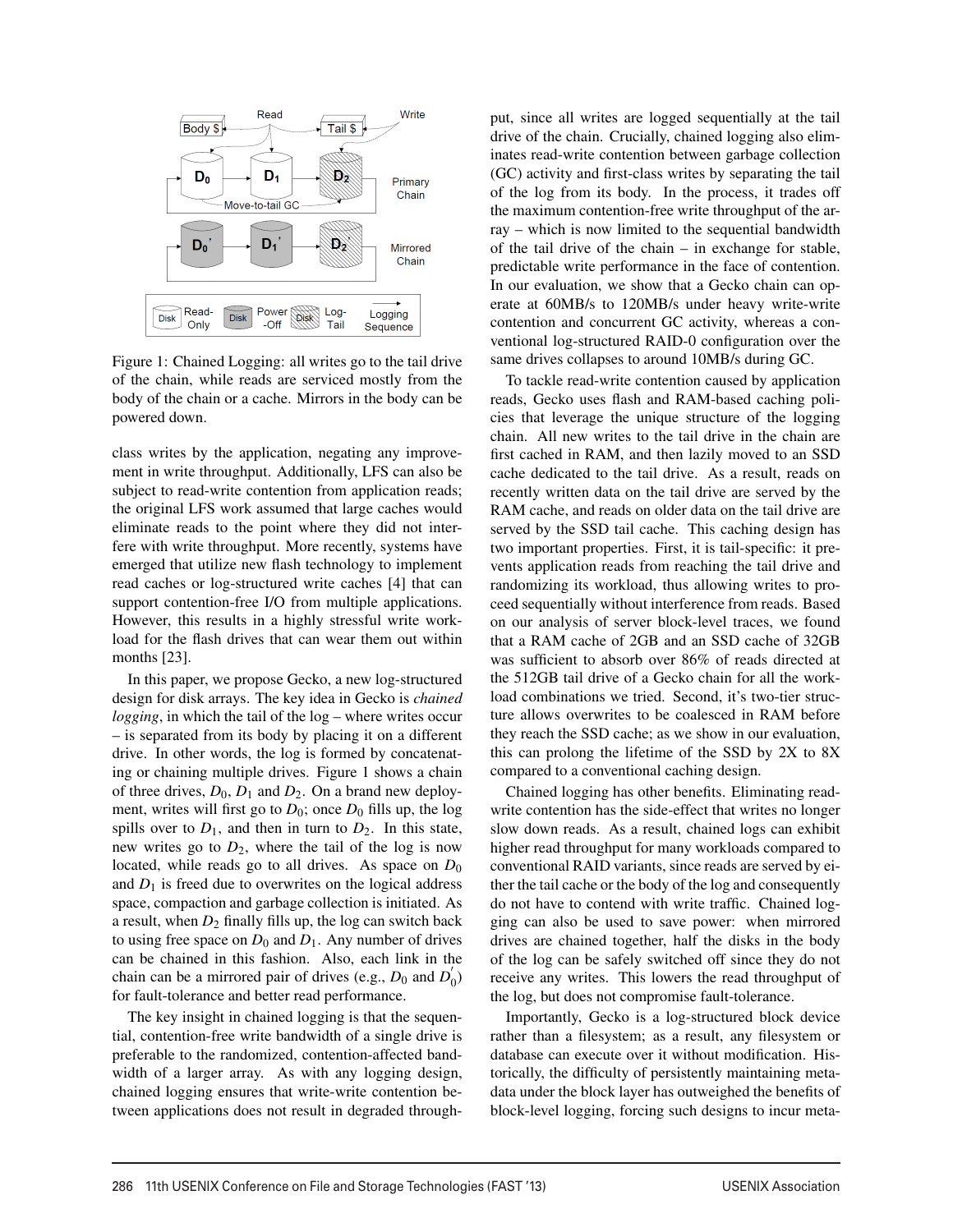

Figure 2: Throughput of 4-disk RAID-0 storage under N sequential writers + 1 random writer.

data seeks on disk or restricting them to expensive enterprise storage solutions that can afford battery-backed RAM or other forms of NVRAM [5, 6, 25, 19, 14]. Gecko is the first system to use a commodity MLC SSD to store metadata for a log-structured disk array; accordingly, it uses a new metadata scheme carefully designed to exploit the access characteristics of flash as well as conserve its lifetime.

This paper makes the following contributions. First, we propose the novel technique of chained logging, which provides the benefits of log-structured storage (obliviousness to write-write contention) without suffering from its drawbacks (susceptibility to read-write contention). Second, we describe the design of a block storage device called Gecko that implements chained logging, focusing on how the system utilizes inexpensive commodity flash for caching and persistence over the chained log structure. Third, we evaluate a software implementation of Gecko, showing that chained logging provides high, stable write throughput during GC activity, in contrast to log-structured RAID-0; it effectively prevents reads from impacting write throughput by using a tail-specific cache; and it outperforms log-structured RAID-0 in terms of both read and write performance on real workloads.

#### 2 Motivation

In this section, we first motivate the problem of disk contention in virtualized data centers. We then provide the rationale for log-structured designs in such settings.

## 2.1 Disk Contention

Our focus is on settings where multiple applications share common disk infrastructure on a single physical machine. A common example of such a setting is a virtualized environment where multiple virtual machines (VMs) execute on a single machine and operate on filesystems that are stored on virtual disks. The guest OS within each VM is oblivious to the virtual nature of the

underlying disk and the existence of other VMs on the same machine. In reality, virtual disks are implemented as logical volumes or files in a host filesystem. While performance isolation across VMs can be achieved by storing each virtual disk in a separate disk or disk array, this defeats the goal of virtualization to achieve efficient multiplexing of resources. Accordingly, it is usual for different virtual disks to reside on the same set of physical disks.

Disk virtualization leads to disk contention. A single badly behaved application that continually issues random I/O to a disk array can disrupt the throughput of every other application running over that array [8]. As machines come packed with increasing numbers of cores – and as cloud providers cram more tenants on a single physical box  $-$  it becomes increasingly likely that some application is issuing random I/O at any given time, disrupting the overall throughput of the entire system. In fact, throughput in such settings is likely to be sub-optimal even if every application on the system is well-behaved and perfectly sequential in its I/O behavior, since the physical disk array sees a mix of multiple sequential streams that is unlikely to stay sequential [10].

To illustrate these problems, we ran a simple experiment on an 8-core machine with 4 disks configured as a RAID-0 array. In the experiment, we ran multiple writers concurrently on different cores to observe the resulting impact on throughput. To make sure that the results were not specific to virtual machines, we ran the experiments with different levels of layering: processes writing to a raw volume (RAW Disk), processes writing to a filesystem (EXT4 FS), processes within different VMs writing to a raw volume  $(VM + RAW \, disk)$ , and processes within different VMs writing to a filesystem (VM + EXT4 FS). In the absence of contention (i.e., with a single sequential writer), we were able to obtain 300 to 400MB/s of write throughput in this setup, depending on the degree of layering. Adding more sequential writers lowered throughput; with 8 writers, the system ran at between 120 and 300MB/s.

Figure 2 shows the impact on throughput of a single random writer when collocated with sequential writers. We show measurements of system throughput for increasing numbers of sequential writers, along with a single random writer issuing 4KB writes. For any number of sequential writers and any degree of layering, throughput is limited to less than 25MB/s, representing an order of magnitude drop compared to 300 to 400MB/s throughput without the random writer. One interesting point is that added layering improves throughput in the presence of a random writer; we believe this is due to scheduling intelligence in these layers that delays random I/O to improve sequentiality, a hypothesis borne out by observed I/O latencies.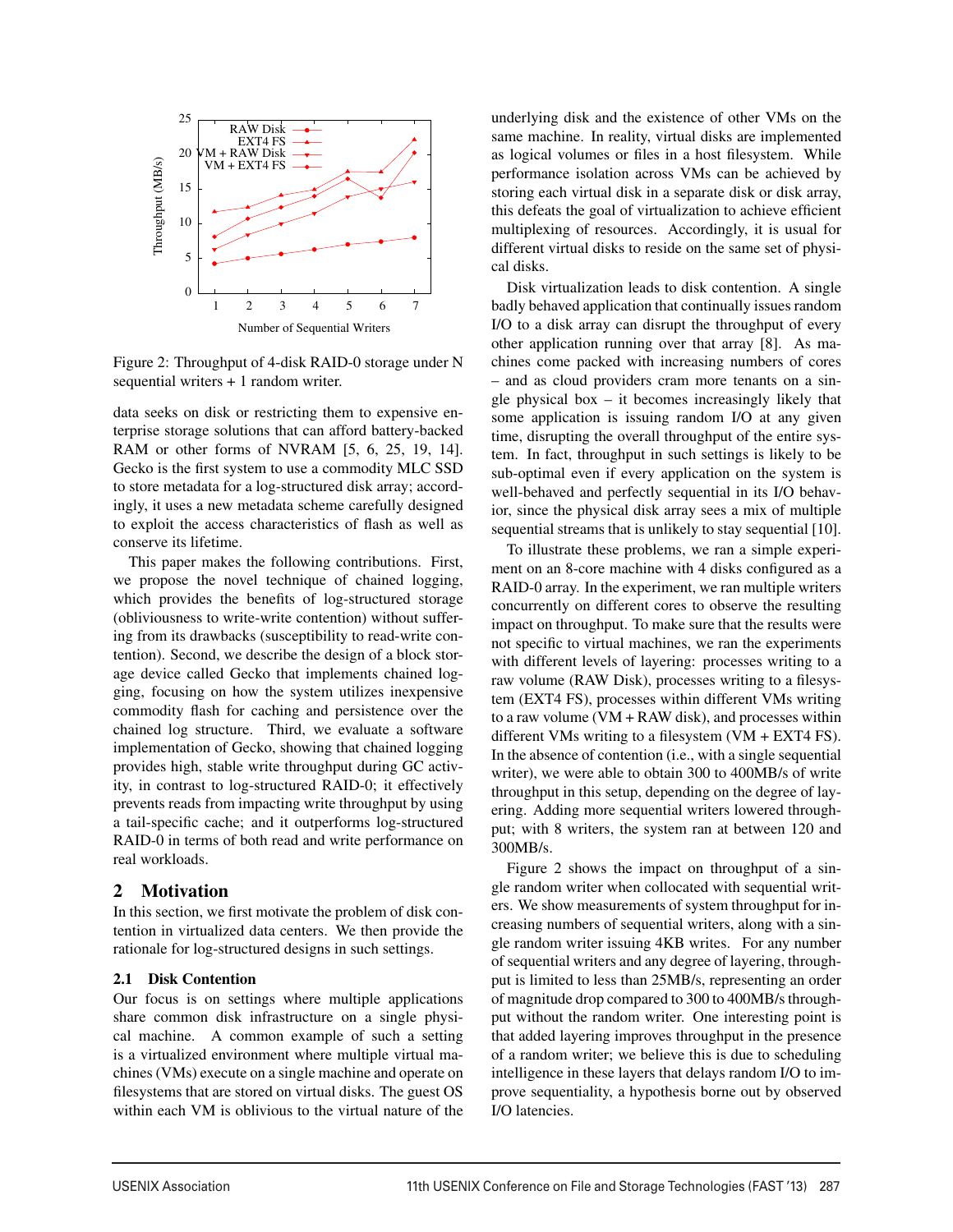This graph is not meant to be a comprehensive picture of contention in the cloud; rather, it illustrates how easy it is for a single application to disrupt system throughput in virtualized settings. Next, we look at how log-structured systems can help.

## 2.2 Flash and the Return of Log-Structured Systems

Log-structured filesystems were introduced in the 90s on the premise that the falling price of RAM would allow for large, inexpensive read caches. Accordingly, workloads were expected to be increasingly write-dominated, prompting designs such as LFS that converted slow random writes into fast sequential writes to disk.

Today, a similar argument can be made for flash instead of RAM. Flash drives have been steadily dropping in price; today, raw flash costs around \$1 per GB, and SATA SSDs typically cost \$2 per GB. Given this trend, it is tempting to imagine that flash will soon replace disk, or more pragmatically, act as a write cache for disk. Unfortunately, cheaper flash translates into less reliable flash, which in turn translates into limited device lifetime. The two ways of lowering flash cost – decreasing process sizes and cramming more bits per flash cell (i.e., MLC flash) – both result in much higher error rates, straining the ability of hardware ECC to provide disk-like reliability. As a result, lower costs have been accompanied by lower erase cycle thresholds, which determine the lifetime of the device when it is subjected to heavy write workloads. In other words, the cost per GB of flash has dropped, but not the cost per erase cycle; for example, today's MLC drives offer an order of magnitude fewer erase cycles compared to drives made from older SLC technology, while cutting price per GB by 25% to 50%.

On the other hand, read caches are a more promising use of flash. Unlike primary stores or write caches, read caches do not need to see every update immediately, but instead have leeway in deciding when (and whether) to cache data. For example, a read cache might wait for some time period before caching a newly written block in order for overwrites to be coalesced, extending flash longevity. It could also avoid caching data that's frequently overwritten but rarely read. Crucially, read caches do not need to be durable and hence the lower reliability of flash over time is not as much of a barrier to deployment; all that's required is a reliable mechanism to detect data corruption, which effectively translates into a cache miss.

Accordingly, our core assumption is nearly identical to that of the original LFS work: larger, effective (flashbased) read caches will result in write-dominated workloads. Unfortunately, simply using LFS under a flashbased read cache doesn't work, because of two key problems. First, as noted earlier, LFS is notorious for its garbage collection woes; GC reads (which are unlikely to be caught by a read cache) can contend with first-class writes, negating the positive effect of logging writes. Second, even a small fraction of random reads sneaking past the cache can interfere with write throughput. In other words, LFS effectively prevents write-write contention but is very susceptible to read-write contention, both from GC reads and first-class reads. Our goal in this paper is to build a log-structured storage design that prevents both write-write as well as read-write contention.

In addition to caching reads, MLC flash further acts as a catalyst for log-structured designs by providing an inexpensive, durable metadata store. A primary challenge for any log-structured system involves maintaining an index over the log. As a result, log-structured designs are usually found at layers of the stack that already require indices in some form, such as filesystems or databases. Designs at the block-level with a logging component (or indeed, any kind of indirection layer) have historically been hamstrung by seeks on on-disk metadata, or predicated on the availability of battery-backed RAM or NV-RAM [5, 6, 25]. Consequently, such designs have been restricted to expensive enterprise storage solutions. By providing an inexpensive means of durably storing an index and accessing it rapidly, MLC flash enables logstructured designs at lower layers of the stack, such as the block device.

# 3 Design

Gecko implements the abstraction of a block device, supporting reads and writes to a linear address space of fixed-size sectors. Underneath, this address space is implemented over a chained log structure, in which a single logical log is chained or concatenated across multiple drives such that the tail of the log and its body are on different drives. A new write to a sector in the address space is sent to the tail of the log; if it's an overwrite, the previous entry in the log for that sector is invalidated or trimmed. As the body of the log gets fragmented due to such overwrites on the address space, it is cleaned so that the freed space can be reused; importantly, this GC activity incurs reads on the body of the chained log, which do not interfere with first-class writes occurring at the tail drive of the log.

We first present the simplest possible instantiation of chained logging in Gecko, and then describe more sophisticated features. Gecko is implemented as a block device driver, occupying the same slot in the OS stack as software RAID; as with RAID, it can also be implemented in the form of a hardware controller. Gecko maintains an in-memory map (implemented as a simple array) from logical sectors on the supported address space to physical locations on the drives composing the array. In addition, it maintains an inverse map (also a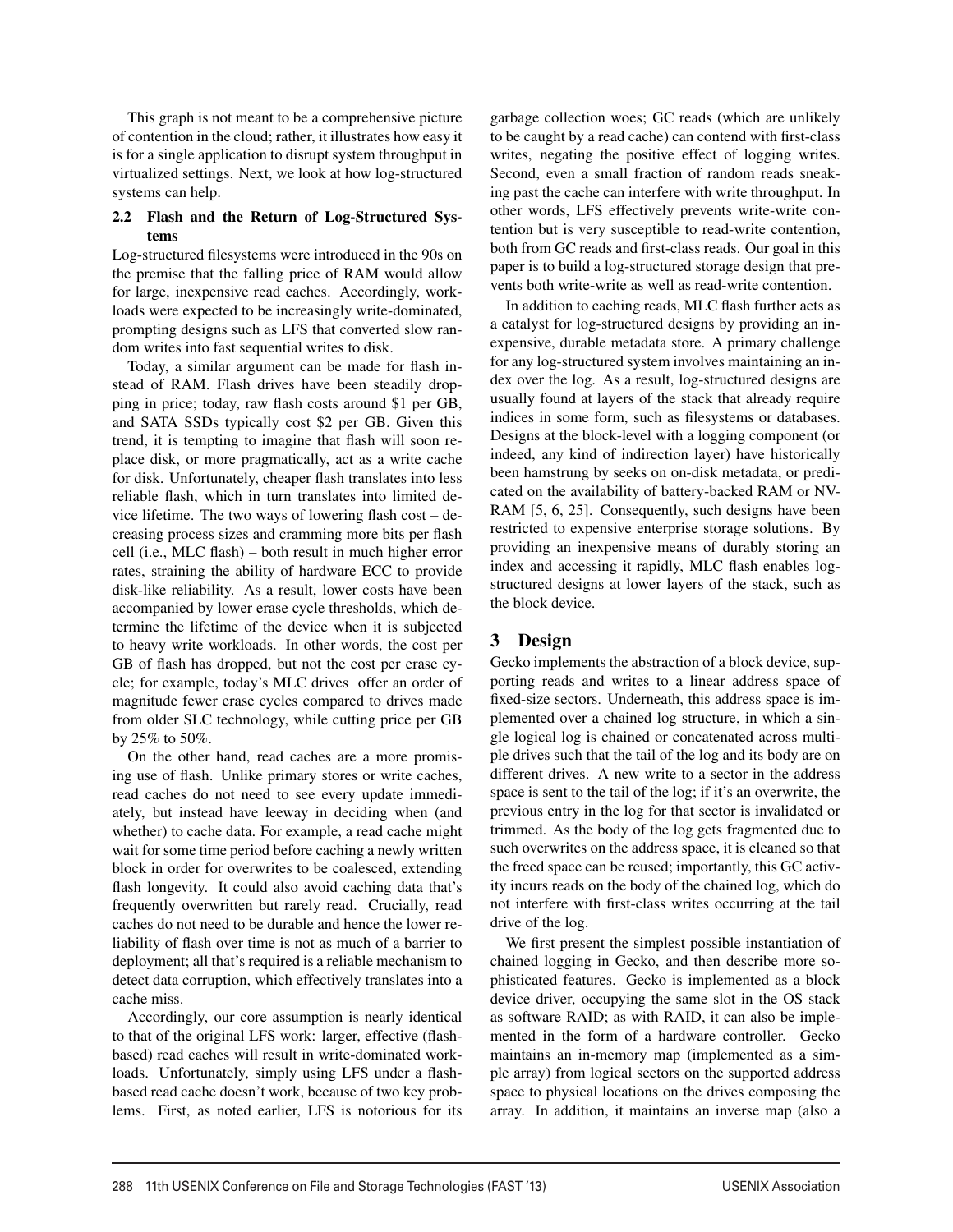

Figure 3: Metadata persistence in Gecko: mapping from physical to logical addresses is stored on flash, with actively modified head and tail metadata buffered in RAM.

simple array) to find the logical sector that a physical location stores; a special 'blank' value is used to indicate that the physical location does not contain valid data. Also, Gecko maintains two counters – one for the tail of the log and one for the head – each of which indexes into the total physical space available on the disk array.

When the application issues a read on a logical sector in the address space, the primary map is consulted to determine the corresponding physical location. When the application writes to a logical sector, the tail counter is checked and a write I/O is issued to the corresponding physical location on the tail drive. Both the primary map and the inverse map are then updated to reflect the linkage between the logical sector and the physical location, and the tail counter is incremented.

In the default form of GC supported by Gecko, data is constantly moved from the head of the chained log to its tail in order to reclaim space; we call this 'move-totail' GC. A cleaning process examines the next physical entry at the head of the log, checks if it is occupied by consulting the inverse map, and if so re-appends it to the tail of the log. It then increments the head and (if the entry was moved) the tail counter.

The basic system described thus far provides the main benefit of log chains – logging without interference from GC reads – but suffers from other problems. It does not offer tolerance to power failures or to disk failures. While GC writes do not drastically affect first-class writes, they do occur on the same drive as application writes and hence reduce write throughput to some extent. Further, the system is susceptible to contention between application reads and writes: reads to recently written data will go to the tail disk and disrupt first-class writes. Below, we discuss solutions to address these concerns.

#### 3.1 Metadata

The total amount of metadata required by Gecko can easily fit into RAM on modern machines; to support a mirrored 4TB address space of 4KB sectors (i.e., 1 billion sectors) on an 16TB array, we need 4GB for the primary map (1 billion 4-byte entries), 8GB for the inverse map (2 billion 4-byte entries) and two 4-byte counters. However, a RAM-based solution poses the obvious problem of persistence: how do we recover the state of the Gecko address space from power failures?

One possibility is to store some part of the metadata on an SSD. An obvious candidate is the primary map, which is sufficient to reconstruct both the inverse map and the tail / head counters. Random reads on SSDs are fast enough (at roughly 200 microseconds) to exist comfortably in the critical path of a Gecko read. However, the primary map has very little update locality; a series of Gecko writes can in the worst case be distributed evenly across the entire logical address space. As a result, the metadata SSD is subjected to a workload of random 4 byte writes, which can wear it out very quickly.

Instead, Gecko provides persistence across power failures by storing the inverse map on an SSD, as shown in Figure 3. Each 4KB page on the SSD stores 1024 entries in the physical-to-logical map; we call this a metadata block. Accordingly, the larger log on the address space of the disk array is reflected at much smaller scale (a factor of 1K smaller) on the address space of the SSD. The *i*th 4-byte entry on the SSD is the logical address stored in the *i*th physical sector on the disk array. On a brandnew Gecko deployment, each such 4-byte metadata entry on the SSD is set to the 'blank' value, indicating that no valid data exists at that physical location on the array.

Gecko buffers a small number of metadata pages (in the simplest case, just one page) corresponding to the tail of the log in RAM; accordingly, as first-class writes are issued on the logical address space, these buffered metadata pages are modified in-memory. The metadata pages are flushed to the SSD when all entries in them have been updated, with the important condition that these flushes occur in strict sequential logging order. Correspondingly, Gecko also buffers the metadata pages at the head of the log during GC, which updates metadata entries to point to the 'blank' value. As a result of the flush-in-order condition, at any moment in time the SSD consists of two contiguous segments: one containing 'blank' entries and one with non-'blank' entries. As a result, on recovery from power failure, it is a simple task to reconstruct not only the primary map but also the head and tail counters, since they are simply the beginning and end of the contiguous non-'blank' segment.

The metadata buffering scheme described above avoids small random writes to the SSD due to the perfect update locality of the inverse map. However, it does in-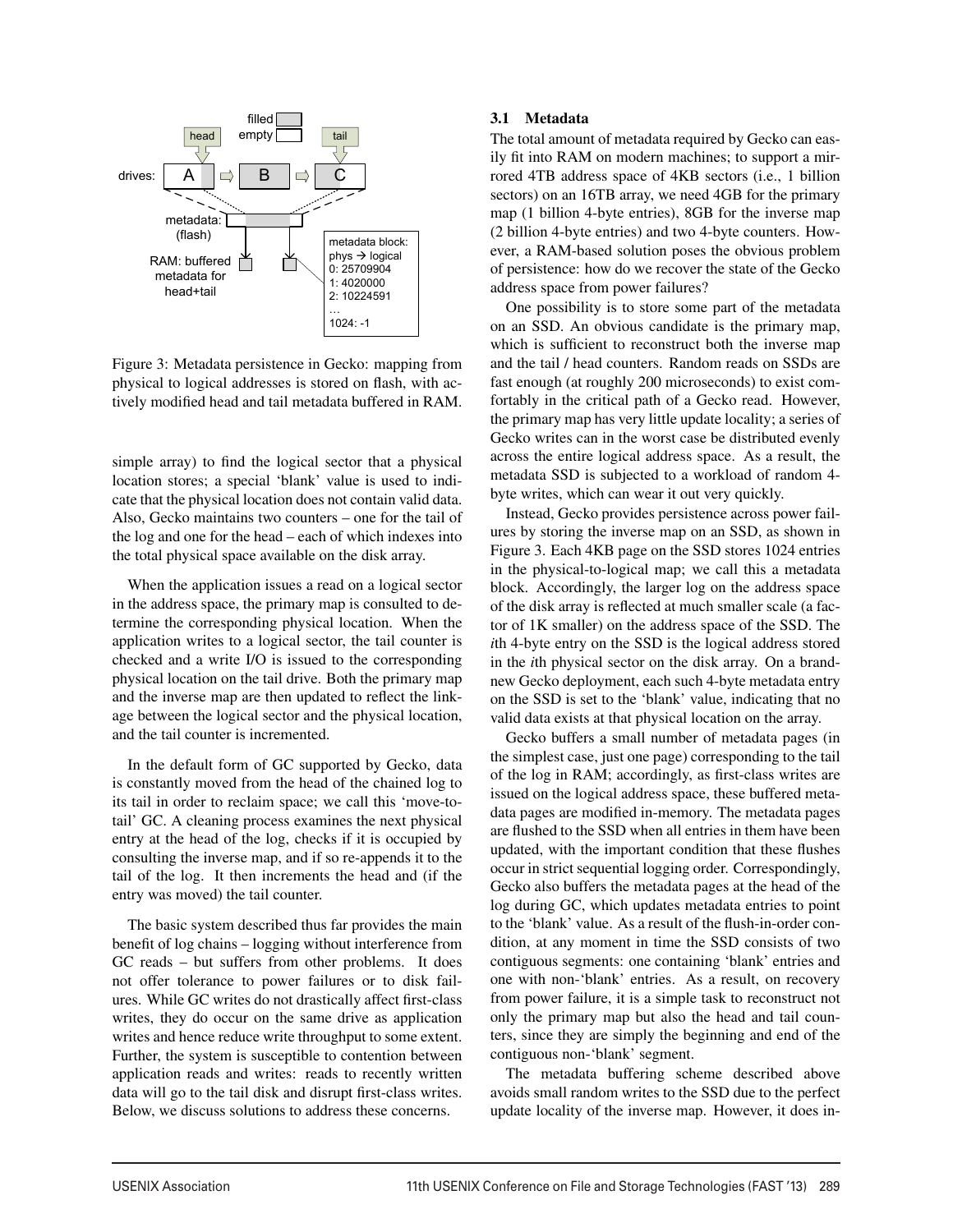troduce a window of vulnerability; all buffered metadata is lost on a power failure. A useful property of Gecko's log-structured design is that any such data loss is confined to a recent suffix of the log; in other words, the logical drive supported by Gecko simply reverts to an earlier (but consistent) state. If the application does want to guarantee durability of data, it can issue a 'sync' command to the Gecko block device, which causes Gecko to flush its current metadata page ahead of time to the SSD (and do an overwrite subsequently when the rest of the metadata page is updated). Alternatively, if Gecko is implemented as a hardware controller, battery-backed RAM or supercapacitors can be used to store the metadata pages being actively modified.

Under normal operation, this solution imposes a gentle, sequential workload on the SSD. The SSD only sees two 4KB page writes (one to change the entry from 'blank' to a valid location, and another to change it back during GC) for every 1024 4KB writes to the Gecko array. One of these writes can be avoided if the SSD supports a persistent trim command [16], since metadata blocks at the head can be trimmed instead of changed back to 'blank'. In the example above of a 16TB disk array with a mirrored 4TB address space, an 8GB SSD with 10K erase cycles (which should cost somewhere between \$8 and \$16 at current flash prices) should be able to support 10K times 8TB of writes, or 80PB of writes.

## 3.2 Caching

In Gecko the role of caching is multi-fold: to reduce read latencies to data, but also to prevent application reads from interfering with writes (read-write contention). In conventional storage designs, it is difficult to predict which data to cache in order to minimize read-write contention. In contrast, eliminating read-write contention in Gecko is simply a matter of caching the data on the tail drive in the system, thus avoiding any disruption to the write throughput of the array.

To do so, Gecko uses a combination of RAM and an SSD (this can be a separate volume created on the same SSD used for storing metadata, or a separate SSD). When data is first written to a Gecko volume, it is sent to the tail drive and simultaneously cached in RAM. As a result, if the data is read back immediately, it can be served from RAM without disturbing sequentiality of the tail drive. As the tail drive and RAM cache continue to accept new data, older data is evicted from the RAM cache to the SSD cache in simple FIFO order (taking overwrites on the Gecko logical address space into account), and the SSD cache in turn uses an LRU-based eviction policy.

This simple caching scheme also prolongs the lifetime of the SSD cache by coalescing overwrites in the RAM cache. It is partly inspired by the technique of using a hard disk as a write cache for an SSD [23], and similarly extends the lifetime of the SSD by 2X to 8X.

Additionally, Gecko can optionally use RAM and SSD (again, another volume on the same SSD or a different drive) as a read cache for the body of the log, with the goal of improving read performance on the body of the log. In the rest of the paper, we use the term 'SSD cache' to refer to the tail cache, unless explicitly specified otherwise.

## 3.3 Smarter Cleaning

Thus far, we have described the system as using move-totail GC, a simple cleaning scheme where data is moved in strict log order from the head of the log to its tail. While this scheme ensures that GC reads do not interfere with write throughput, GC writes do impact first-class writes to some extent. In particular, GC writes in move-to-tail GC do not disrupt the sequentiality of the tail drive, but instead take up a proportion of the sequential bandwidth of the drive; in the worst case where every element in the log is valid and has to be re-appended, this proportion can be as high as 50%, since every first-class write is accompanied by a single GC write.

To prevent GC writes from interfering with first-class writes, Gecko supports a more sophisticated form of GC called 'compact-in-body'. The key observation in compact-in-body is that any valid entry in the body of the log can be moved to any other position that succeeds it in the log without impacting correctness. Accordingly, instead of moving data from the head to the tail, we move it from the head to empty positions in the body of the log.

The cleaning process for compact-in-body GC is very similar to that of move-to-tail GC. It examines the next physical entry at the head of the log, checks if it is occupied by consulting the inverse physical-to-logical map, and if so, finds a free position in the body of the log between the current head and current tail. It then increments the head counter but leaves the tail counter alone (unless no free positions were found in the body of the log, forcing the update to go to the tail). Finding a free position requires the cleaning process to periodically scan ahead on the inverse map and create a free list of positions. These scans occur on the metadata SSD rather than the disk array and hence do not impact read throughput on the body of the log.

Compact-in-body has the significant benefit compared to move-to-tail that GC activity is now completely independent of first-class writes. It creates space at the head of the log by moving data to the body of the log rather than its tail, and hence does not use up a proportion of the write bandwidth of the tail drive. In addition, it requires no changes to the metadata or caching schemes described above.

However, as described, compact-in-body does have one major disadvantage; it randomizes the workload seen by the metadata SSD, since we are moving data from the head to free positions in the log, which could be ran-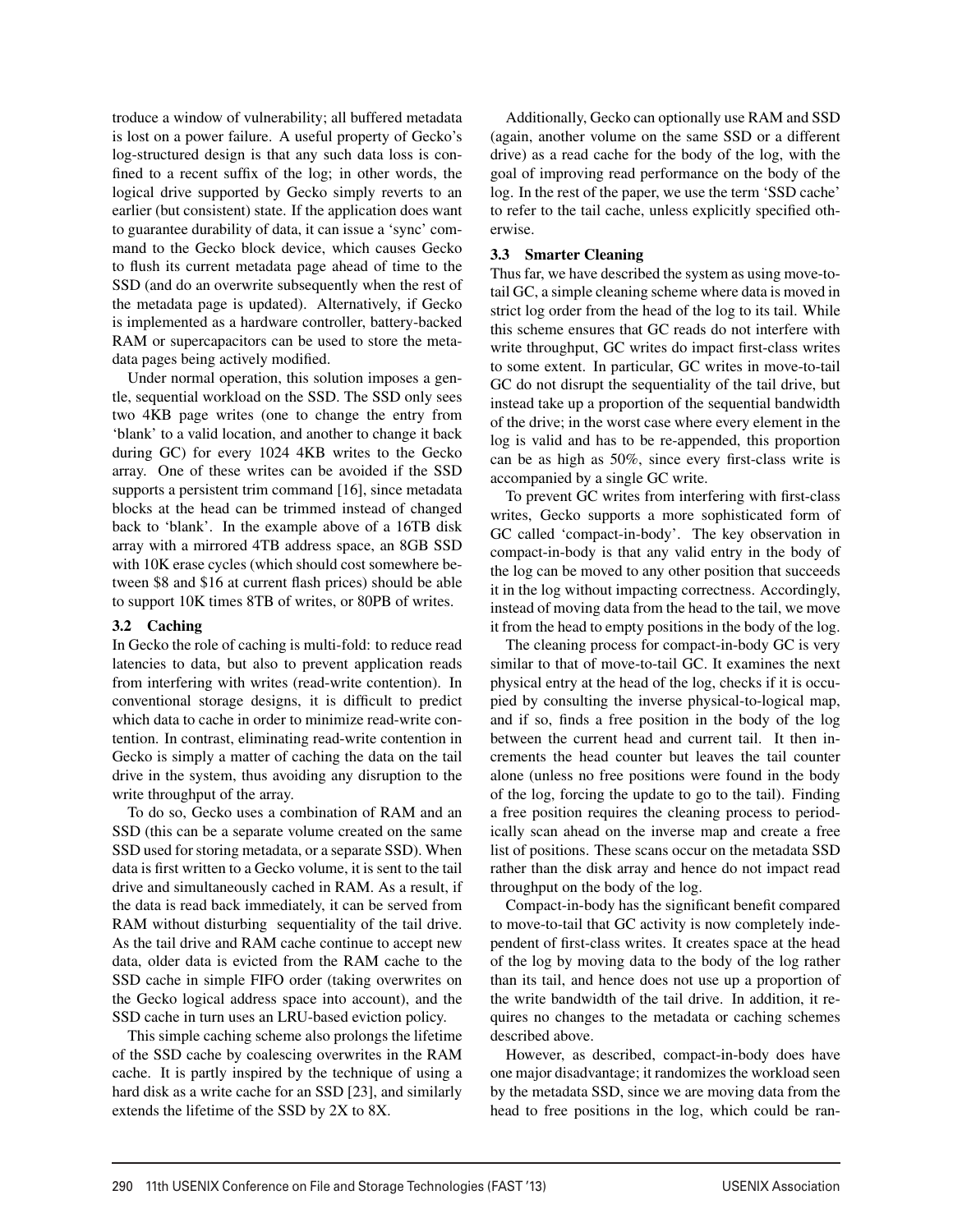domly distributed. In practice, the difference in write bandwidth of a Gecko chain running move-to-tail GC versus compact-in-body GC is at most a factor of two, since move-to-tail GC uses up 50% of the tail drive's write bandwidth in the worst case whereas compact-inbody does not use any. Accordingly, we provide users the option of using either form of GC, depending on whether they want to maximize write bandwidth or minimize SSD wear.

## 3.4 Discussion

Chain Length: As mentioned previously, chained logging is based on the premise that the sequential write throughput of a single, uncontended drive is preferable to the overall throughput of multiple, contention-hit drives. This argument obviously does not scale to a large number of drives; beyond a certain array size, the random write throughput of the entire array will exceed the sequential throughput of a single drive. The shorter the length of the chain, the more likely it is that chained logging will outperform conventional RAID-0 over the same number of drives.

However, longer chains have other benefits, such as the improved read throughput that results from having multiple disk heads service the body of the log. Another reason for longer chains is that it allows capacity to be added to the physical log. This capacity can be used to either extend the size of the supported address space, or to lower garbage collection stress on the same address space. In practice, we find that chains of two to four drives provide a balance between write throughput, read throughput and capacity.

Multiple Chains: We expect multiple Gecko chains to be deployed on a single system; for example, a 32-core system with 24 disks might have four mirrored chains of length 3, each serving a set of 8 cores. A single metadata SSD can be shared by all the chains, since the metadata has a simple one-to-one mapping to the physical address space of the entire system. A single cache SSD can be partitioned across chains, with each chain using a 32GB cache.

On a large system with multiple chains, each chain can be extended or shortened on the fly by moving drives to and from other chains, as the occupancy (and consequently, GC demands) of the supported address space and the read/write ratio of the workload change over time. Read-intensive workloads require more disks to be dedicated to the body of the chain.

System Cost: The design described thus far requires: an SSD read cache for the tail, an SSD read cache for the body, a metadata SSD, and a few GB of RAM per chain. Consider an array of 30 512GB drives (15TB in total), organized into 5 mirrored chains of length 3. Based on our experience with Gecko, each such chain requires 2GB of RAM, 32GB of flash for the tail cache, 32GB of flash

for the body cache, and 1.5GB of flash for metadata; the total for 5 chains is 10GB RAM and around 340GB of flash. At current RAM and flash prices, this amounts to less than \$500, a reasonably small fraction of the total cost for such a system.

Mirroring: As described earlier, a Gecko chain can consist of mirrored drive pairs. Mirroring is very simple to implement; since the drives are paired deterministically and kept perfectly synchronized, none of the Gecko data structures need to be modified. Some benefits of mirroring are obvious, such as fault tolerance against drive failures and higher read throughput. A more subtle point is that Gecko facilitates power saving when used over mirrored drives. Since writes in chained logs only happen at the tail, drives in the body of the log can be powered down as long as one mirror stays awake to serve reads. In a chain consisting of three mirrored pairs, two drives (or a third of the array) can be powered down without affecting data availability. With longer chains, a larger fraction of the array can be powered down.

Additionally, Gecko can potentially perform decoupled GC on mirrors, allowing one drive to serve firstclass reads while cleaning the other drive. This complicates the metadata structures maintained by Gecko, both in RAM as well as the metadata SSD, since it needs to now maintain state for each drive separately. Due to the increased complexity of this option, we chose not to explore it further.

**Striping:** Gecko can also be easily combined with striping, simply by having each drive in the chain be a striped RAID-0 volume. This allows a single Gecko address space to scale to larger numbers of drives. One implication of striping is that the tail drive(s) now have much greater capacity and may require proportionally larger SSD caches to prevent reads from impacting them. Other RAID variants such as RAID-5 and RAID-6 can be layered in similar fashion under Gecko without any change to the system design.

# 4 Evaluation

1

We have implemented Gecko as a device driver in Linux that exposes a block device to applications. This device driver implements move-to-tail GC and a simplistic form of persistence involving checkpointing all metadata to an SSD every few minutes. In addition, we also implemented a user-space emulator to test the more involved aspects of Gecko, such as the metadata logging design for persistence described in Section 3.1, compactin-body GC, and different caching policies. All our experiments were conducted on a system with a 12-core Intel Xeon processor, 24GB RAM, 15 10K RPM drives of 600GB each, and a single 120GB SSD.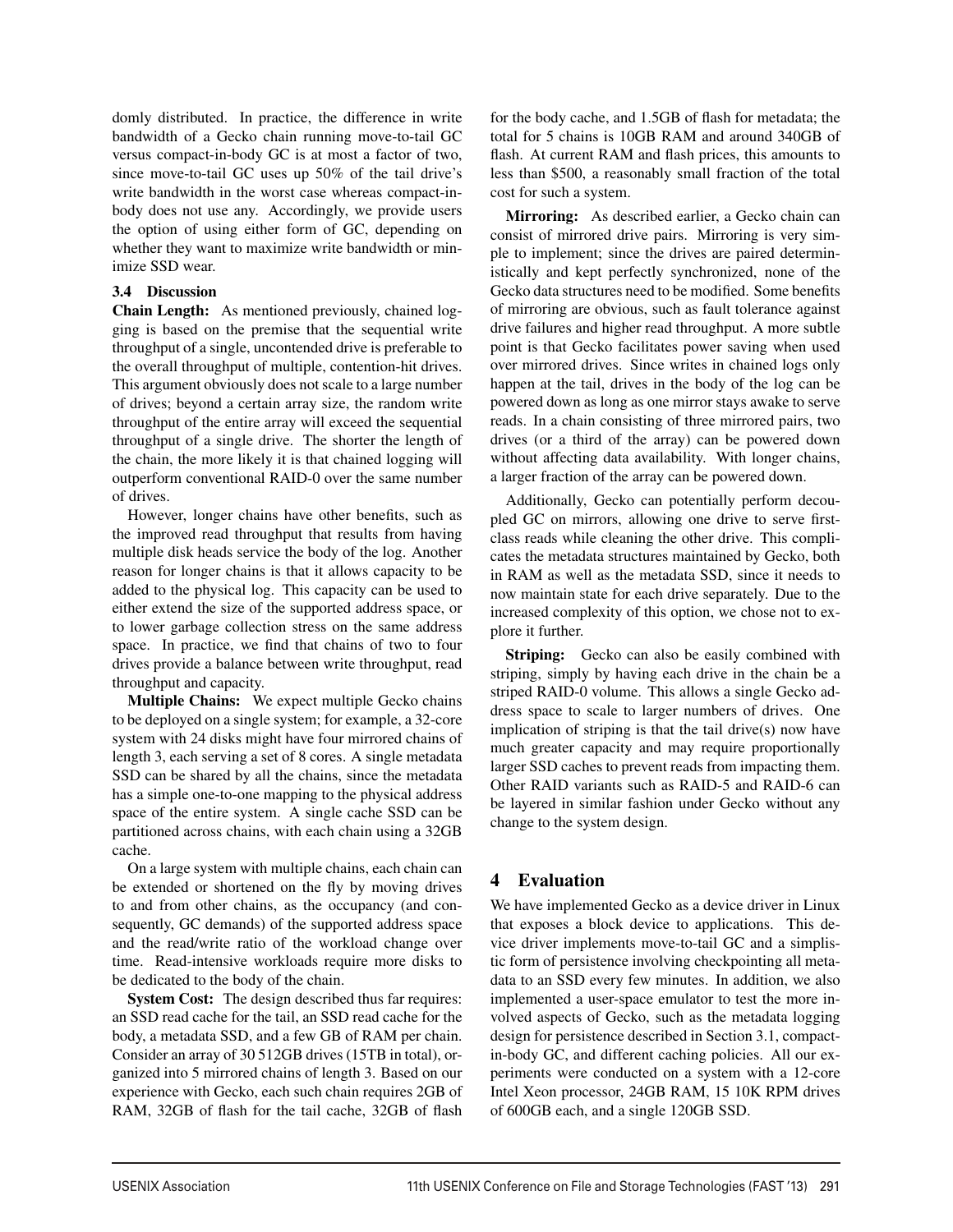

Figure 4: Gecko (Top) offers steady, high application throughput (60MB/s or 15K IOPS) for a random write workload during GC with a 50% trim pattern (Left) and a 0% trim pattern (Right). Log-structured RAID-0 (Bottom) suffers application throughput collapse to 10MB/s for 50% trims (Left) and provides 40MB/s for 0% trims.

8

Our main baseline for comparison is a conventional log layered over either RAID-0 or RAID-10 (which we call log-structured RAID-0 / RAID-10), comparable respectively to the non-mirrored and mirrored Gecko deployments. For instance, an array of six drives may be configured as a 3-drive Gecko chain, where each drive is mirrored; for this, the comparison point would be a log-structured RAID-10 volume with three stripes, each of which is mirrored. To implement this log-structured RAID design, we treat the entire array as a single RAID-0 or RAID-10 volume and then run a single-drive Gecko chain over it; this ensures that we use identical, optimized code bases for both Gecko and the baseline. When appropriate, we also report numbers on in-place (as opposed to log-structured) RAID-0, though most of our workloads have enough random I/O that in-place RAID-0 only offers a few MB/s and is not competitive.

Our evaluation focuses on three aspects of Gecko. First, we show that a Gecko chain implementing moveto-tail GC is capable at operating at high, stable write throughput even during periods of high GC activity under an adversarial workload, whereas the write throughput of log-structured RAID-0 drops drastically. This validates our claim that Gecko write throughput does not suffer from contention with GC reads. Second, we show that our RAM+SSD caching policies are capable of eliminating almost all first-class reads from the tail drive for a majority of tested workloads, while preserving the lifetime of the SSD cache. Thus, we show that Gecko write throughput does not suffer from contention between application reads. Finally, we play back real traces on a Gecko deployment and show that Gecko offers higher write throughput as well as higher read throughput compared to log-structured RAID-10.

#### 4.1 Write Throughput with GC

To show that Gecko can sustain high write throughput despite concurrent GC, we ran a synthetic workload of random writes from multiple processes over the block address space exposed by the Gecko in-kernel implementation. In this experiment, we used a 2-drive, nonmirrored Gecko chain and a conventional log layered over 2-drive RAID-0. Midway through the workload, we turned on GC for Gecko and measured the resulting drop in total and application throughput. For the logstructured RAID-0, we triggered GC for the same time period as Gecko. Figure 4 (Top) shows Gecko throughput for different trim patterns in the body of the log; e.g., a trim pattern with 50% valid data has half the blocks in the body of the log marked as invalid, while the other half is valid and has to be moved by GC to the tail.

As shown in the figure, Gecko throughput remains high and steady during GC activity, while application throughput drops proportionally to accommodate GC writes. We trigger GC to clear a fixed amount of physical space in the log; as a result, the 50% trim pattern (Top Left) has a GC valley that is approximately half as wide as that of the 0% trim pattern (Top, Right), since it moves exactly half the amount of data. The two different trim patterns on the body of the log do not impact Gecko write throughput in any way, showing that the strategy of decoupling the tail of the log from its body succeeds in shielding write throughput from GC read activity.

In contrast, the log-structured RAID-0 in Figure 4 (Bottom) performs very poorly when GC is turned on for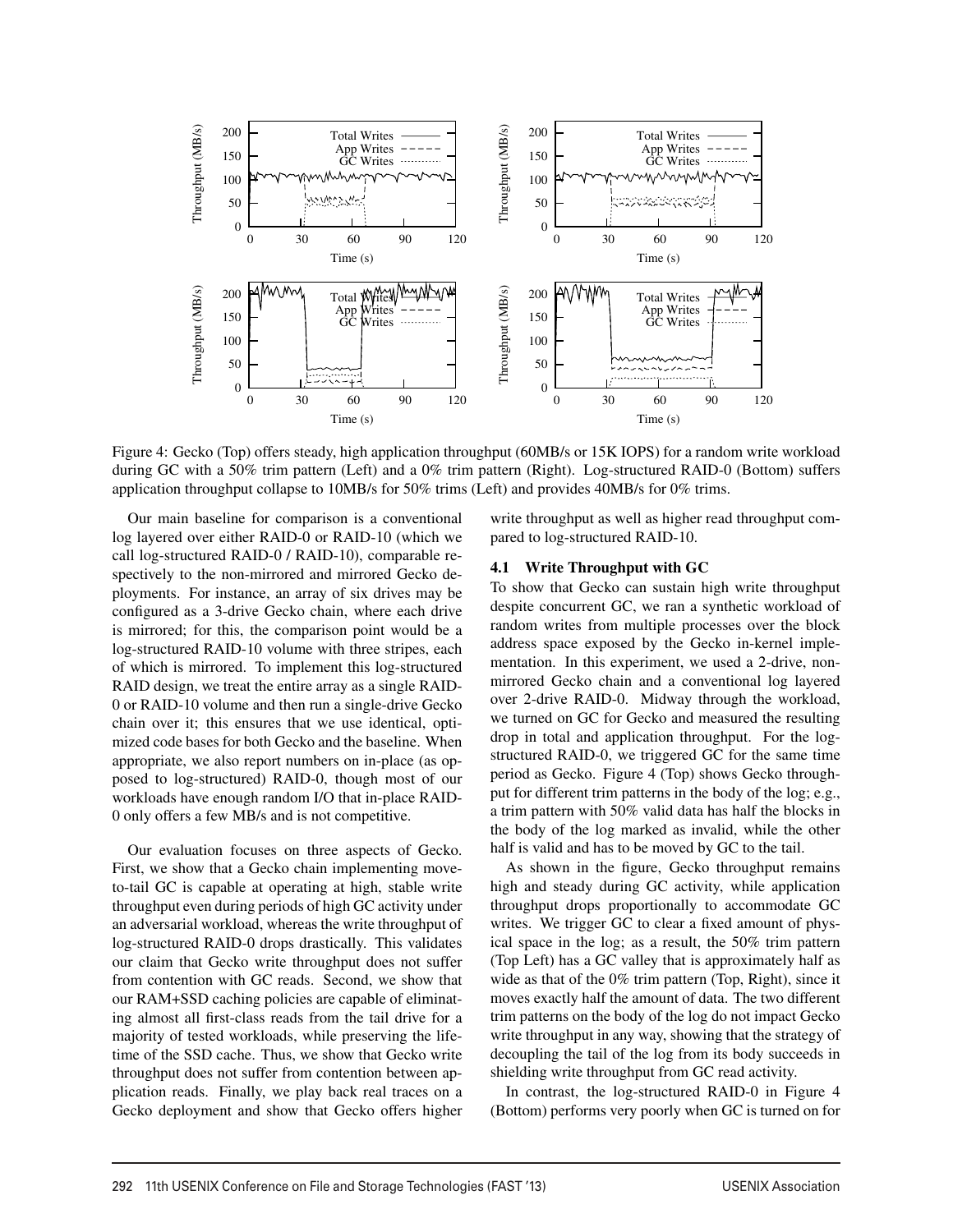

Figure 5: With compact-in-body GC (CiB), a log chain of length 2 achieves 120MB/s application throughput on random writes with concurrent GC on 50% trims.

the 50% trim pattern; throughput collapses drastically to the 10MB/s mark. Counter-intuitively, it performs better for 0% trim pattern; even though more data has to be moved in this pattern, the GC reads to the drive are sequential, causing less disruption to the write throughput of the array. An important point is that Gecko cleans 2X to 3X the physical space compare to log-structured RAID-0 in the same time period: the top Gecko graphs show almost 4GB of log space being reclaimed while the bottom log-structured RAID-0 graphs show reclamation of approximately 1.5 GB of log space in a 40 second (Left) and 60 second (Right) period.

Set  $\alpha \in \mathbb{R}$  15 20 20 20 40 80 100 111 and Storage Technologies (FAST 111) 200 111 and Storage Technologies (FAST 12) 201 and Storage Technologies (FAST 12) 201 and Storage Technologies (FAST 12) 202 60 60 60 60 60 60 One point to note is that Gecko does suffer from a drop in application throughput, or goodput, due to GC. In the worst case where all data is valid and has to be moved (shown in the top right figure), application throughput can drop by exactly half. This represents a lower bound on application throughput, since in the worst case every new write requires a single GC write to clear up space in the physical log. Accordingly, Gecko application throughput is bounded between 60MB/s (half the sequential bandwidth of a single drive) and 120MB/s (the full sequential bandwidth of a drive), with the exact performance depending on the size of the supported logical address space, as well as the pattern of overwrites observed by it. Not shown in the figure is in-place RAID-0, which provided only a few MB/s under this random writes workload, as expected.

Next, we ran the Gecko emulator in compact-in-body mode as well as move-to-tail mode for a random write workload with a 50% trim pattern. Figure 5 shows that compact-in-body GC allows application writes to proceed at the full sequential speed of the tail drive during GC activity. As discussed previously, this performance benefit comes at the cost of erase cycles on the metadata SSD; accordingly, we do not explore compact-in-body GC further.

#### 4.2 Caching the tail

Having established that Gecko provides high write throughput in the presence of GC activity, we now fo-

| Raw Trace                                                    | <b>GB</b> of Writes |
|--------------------------------------------------------------|---------------------|
| A. DevDivRelease                                             | 176.1               |
| <b>B.</b> Exchange                                           | 459.6               |
| C. LiveMapsBE                                                | 558.2               |
| D. prxy                                                      | 778.6               |
| $E.$ src1                                                    | 883.7               |
| F. proj                                                      | 342.2               |
| G. MSNES                                                     | 102.3               |
| H. prn                                                       | 76.8                |
| I. usr                                                       | 95.7                |
| <b>Combination <math>0 - 7</math>:</b> any 8 from $\{A,,I\}$ |                     |
| <b>Combination 8 – 20:</b> any 4 from $\{A,,E\}$             |                     |

Table 1: Workload Combinations: from 9 raw traces, we can compose 8 8-trace combinations and 13 4-trace combinations that write at least 512GB of data.

cus on contention between first-class reads and writes. We show that Gecko can effectively cache data on the tail drive in order to prevent contention between firstclass reads and writes. In these experiments, we use block-level traces taken from the SNIA repository [1]; specifically, we use the Microsoft Enterprise, Microsoft Production Server and MSR Cambridge trace sets. Running these traces directly over Gecko is unrealistic, since they were collected on non-virtualized systems. Instead, we run workload combinations by interleaving I/Os from sets of either 4 or 8 traces, to emulate a system running different workloads within separate virtual machines. We play each trace within its own virtual address space and concatenate each of these together to obtain a single logical address space.

To study the effectiveness of Gecko's tail caching, we ran multiple such workload combinations over our userspace Gecko emulator, starting with an empty tail drive. We then measured the hit rate of Gecko's hybrid cache consisting of 2GB of RAM and a 32GB SSD. Recall that new writes in Gecko go to the tail drive and are simultaneously cached in RAM, and subsequently evicted from RAM to the SSD. A cache hit is when data that resides on the tail drive is also found in either RAM or the SSD; conversely, a cache miss occurs when data that resides in the tail drive is not found in RAM or the SSD, necessitating a read from the tail drive. Note that any read to data that does not exist on the tail drive is ignored in this particular experiment, since it will be serviced by the body of the log without causing read-write contention.

To avoid overstating cache hit rates, we needed each workload combination to write at least 512GB (i.e., the size of the tail drive); as we show later, cache hit rates are very high as we start writing to the tail drive, but drop as it fills up. From the 21 SNIA traces, we found 8 8 trace combinations that lasted at least 512GB (which we number 0 to 7), and 13 4-trace combinations that lasted at least 512GB (which we number 8 to 20), for a total of 21 workload combinations of at least 512GB each.

<u>.</u>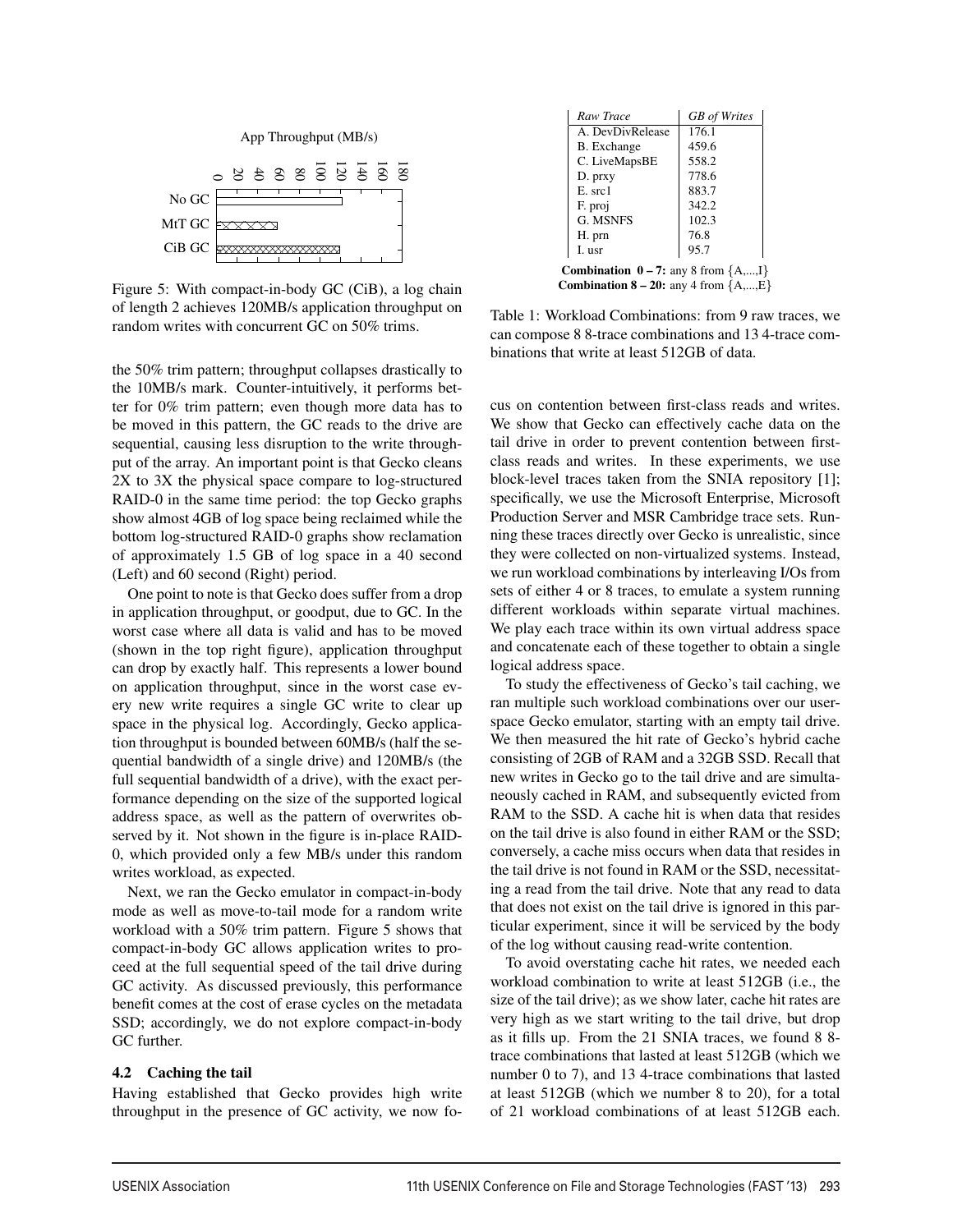

Figure 6: Effectiveness of tail caching on different workload combinations with a 2GB RAM + 32GB SSD cache. The hit rate is over 86% for all 21 combinations, over 90% for 13, and over 95% for 6.



Figure 7: Average, min and max hit rates of tail caching across workload combinations as the tail drive fills up.

These workload combinations used 9 of the 21 raw SNIA traces, as shown in Table 1; the remaining 12 raw traces did not have enough writes to be useful for this caching analysis.

Figure 6 shows cache hit rates – for just the 2GB RAM cache as well as for the combined 2GB+32GB RAM+SSD cache – for these 21 workload combinations, measured over the time that the 512GB tail drive is filled. The hit rate is over 86% for all tested combinations, over 90% for 13 of them, and over 95% for 6 of them. This graph validates a key assumption of Gecko: the tail drive of a chained log can be cached effectively, preventing application reads from disrupting the sequential write throughput of the log.

Next, we measured how the cache hit rate changes over time as the tail drive fills up. Figure 7 shows the average hit rate across the 21 workload combinations for the RAM+SSD cache, in each consecutive 100GB interval on the tail drive (the error bars denote the min and the max across the workload combinations). The hit rate is extremely high for the first 100GB of data, as the total amount of data on the tail drive is not much bigger than the cache. As expected, the hit rate dips as more data is stored on the tail. Note that Figure 6 previously showed the cumulative hit rate over 512GB of writes, whereas



Figure 8: Gecko's hybrid caching scheme for its tail drives increases the lifetime of the SSD read cache by at least 2X for all 21 workload combinations, and by more than 4X for 13 combinations.

this figure shows the hit rate for each 100GB interval separately.

We claimed earlier that Gecko's two-tier RAM+SSD caching scheme could prolong the lifetime of the SSD compared to an SSD-only cache by coalescing overwrites in RAM. Following the methodology in [23], we calculate the lifetime of an SSD by assuming a one-toone ratio between page writes sent to the SSD and erase cycles used per page, and assuming that the SSD supports 10,000 block erase cycles. Under these assumptions, a constant 40MB/s workload will wear out a 32GB SSD in approximately 3 months; accordingly, this would be the lifetime of a conventional SSD-based write or read cache if the system were written to continuously at 40MB/s.

By using a RAM+SSD read cache and coalescing overwrites in RAM, we decrease the number of writes going to the SSD by a factor of 2X to 8X for different workload combinations. In Figure 8, we plot the number of days the SSD lasts with write coalescing, under the assumptions previously stated. For some workload combinations, we are able to stretch out the SSD lifetime to over two years even at this high 40MB/s update rate; for all of them, we at least double the SSD lifetime. A simple linear relationship exists between these numbers and the average data rate of the system; at 20MB/s, for instance, the SSD will last twice as long. Alternatively, we can use larger capacity SSDs to extend the SSD replacement cycle: e.g. with a 64GB SSD, the cycle can double if one uses the first half until it wears out and then uses the other half.

#### 4.3 Gecko Performance for Real Workloads

To show that effective tail-caching results in better performance, we played two 8-trace combinations – specifically, the ones with the highest and lowest cache hit rates – over the Gecko implementation. In this experiment, we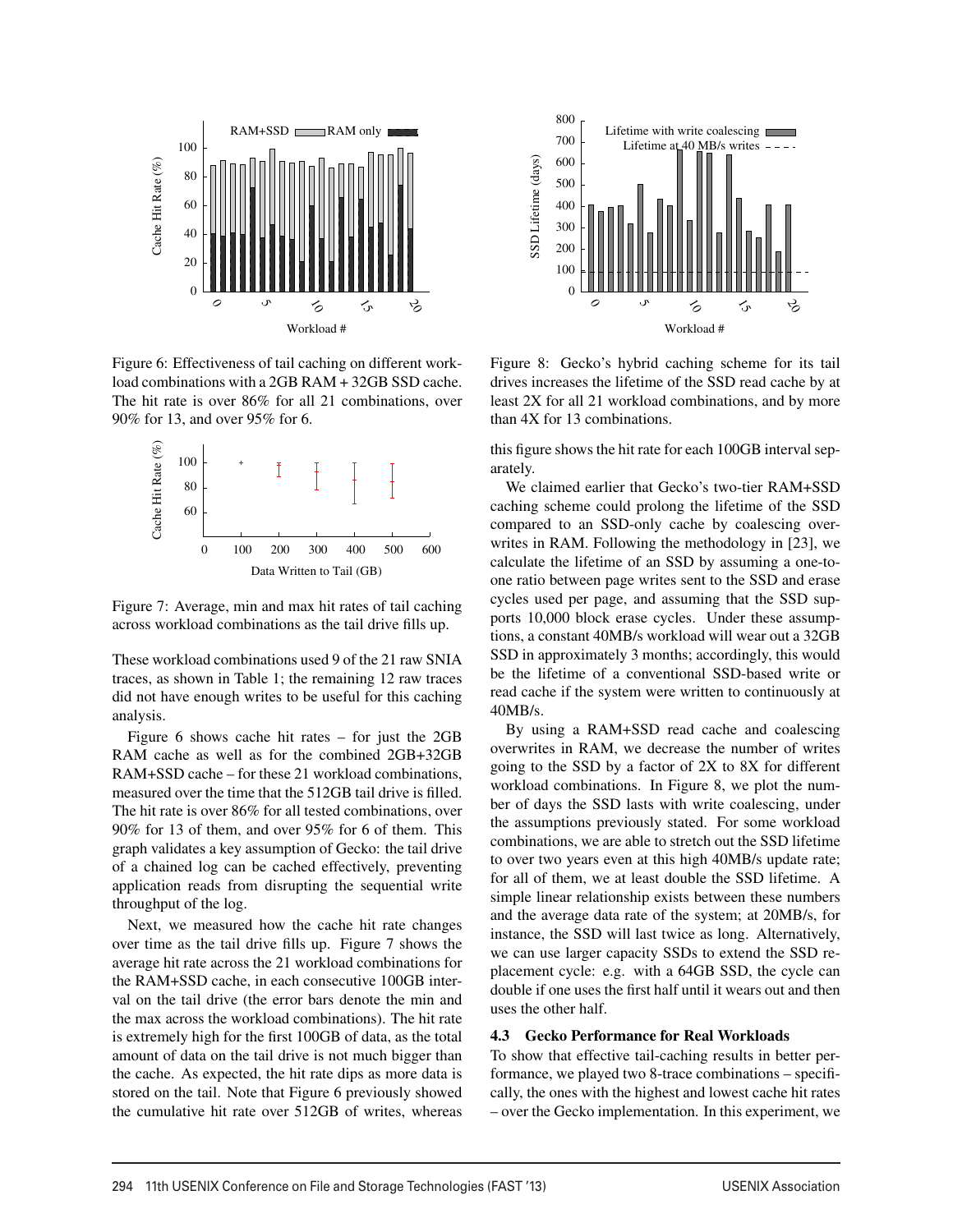

Figure 9: Gecko (Left) offers 2X to 3X higher throughput than log-structured RAID-10 (Right) on a highly cacheable (Top) and less cacheable (Bottom) workload combination for writes as well as reads.

 $\overline{1}$ 

played each trace combination as fast possible, issuing the appropriate I/Os to either the SSD cache or disk. We used a single outstanding I/O queue of size 24 for each trace in the combination, shared by reads and writes.

For Gecko, we used a 3-drive mirrored chain with a 2GB RAM + 32GB SSD tail cache and a separate 32GB SSD cache for the body of the log. For comparison, we used a conventional log over a 6-drive RAID-10 volume with a single unified cache for the entire array, consisting of 2GB RAM and 64GB SSD.

In the experiment, we played the trace combination forward until 200GB of the tail was filled before taking measurements, to ensure that we obtained average caching performance on the tail. Reads on logical addresses that had not yet been written were directed to random locations on the body of the log.

Figure 9 shows the total read plus write throughput of the system as well as just write throughput over a 120 second period. On top we show the highly cacheable workload combination; on bottom we show the less cacheable one. On the left we show Gecko performance, while on the right we show the performance of logstructured RAID-10. No GC activity was triggered concurrently, in order to isolate the impact of first-class reads on performance.

At a basic level, it's clear that Gecko outperforms logstructured RAID-10 by 2X to 3X on both workloads. Gecko offers lower write performance than expected, since write throughput is not pegged at 120MB/s; this is an artefact of our trace playback process, since our fixedsize window of I/Os ends up clogged with the slower reads on the body of the log, preventing new writes from being issued. Surprisingly, Gecko offers much better read performance than log-structured RAID-10, again by a factor of 2X to 3X; in effect, separating reads and writes has a positive effect on reads, which do not have to contend with write traffic anymore. Especially, all fresh reads that are not cached from recent writes contend with writes in both cache and disks for log-structured RAID-10 and this significantly lowers the throughput for both reads and writes. An interesting point is that both workloads are highly cacheable for reads; our classification of these workloads as highly cacheable and less cacheable was based on the cacheability of the tail drive, which does not seem to correlate to the cacheability of the body.

To test the performance under GC, we triggered moveto-tail GC in the same setup as in Figure 9 with 700GB of data pre-filled. Approximately 75% of data was trimmed for both workloads and the average total throughputs of Gecko dropped to 65MB/s and 62MB/s for highly and less cacheable workloads respectively due to contention between first-class reads and GC reads. However, Gecko still outperformed log-structured RAID-10 performing GC by over 2X to 3X. The average application throughputs of Gecko were 33MB/s and 27MB/s whereas those of log-structured RAID-10 were 13MB/s and 12MB/s for the respective workloads.

Finally, we plot the impact of chain length on throughput in Figure 10. We run the highly cacheable workload from the previous experiments on Gecko and logstructured RAID-0, measuring read and write throughput while increasing the number of drives used without GC. In Gecko, more drives in the array translates into more drives in the body of the chain, while for logstructured RAID-0 it provides more disks to stripe over. As the graph shows, a single Gecko chain outperforms log-structured RAID-0 for both reads and writes even on a 7-disk array. Essentially, two key principles in the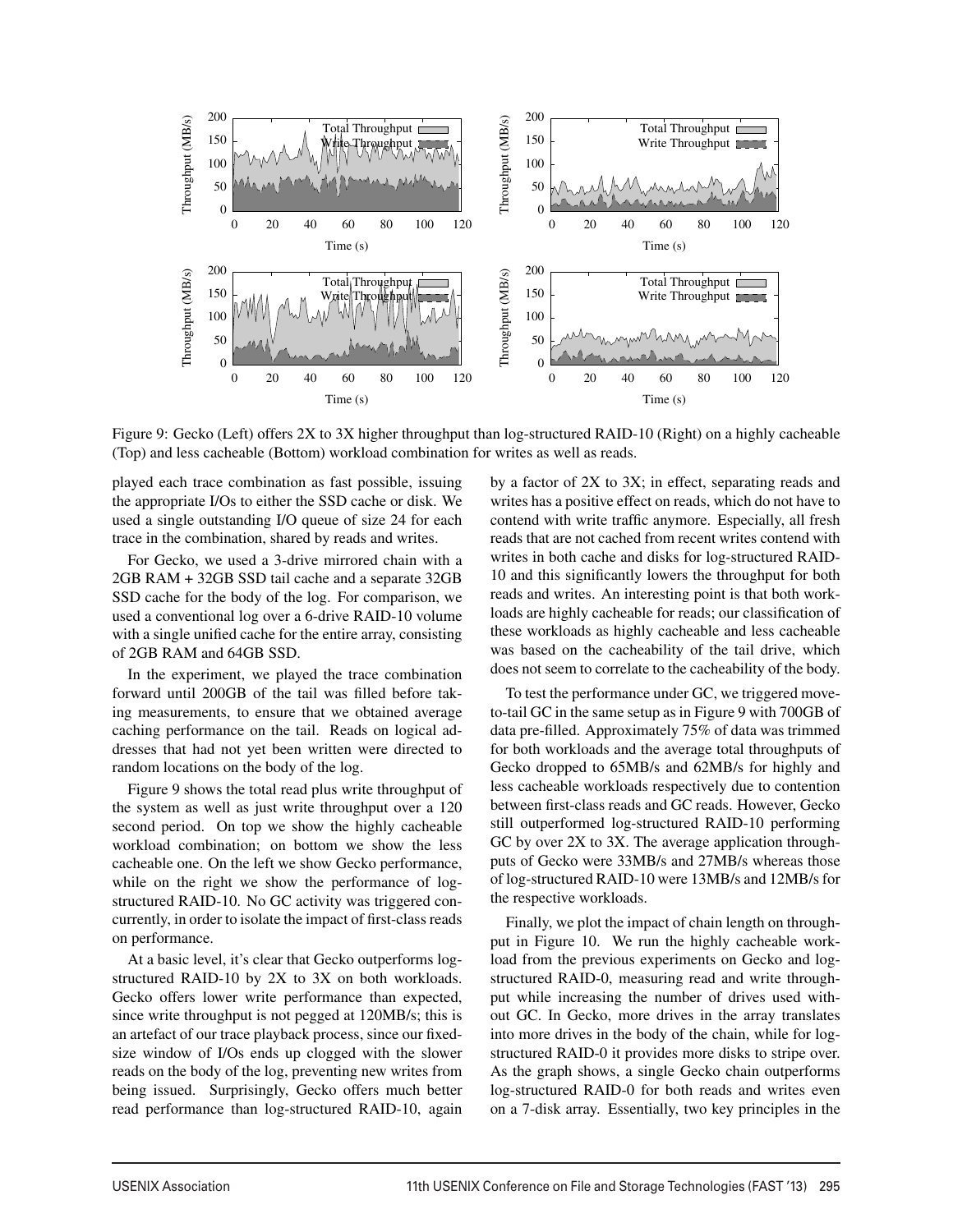

Figure 10: A Gecko chain outperforms log-structured RAID-0 even on 7 drives: one uncontended disk for writes is better than many contention-prone disks.

Gecko design continue to hold even for long chains: a single uncontended disk arm is better for write performance than multiple contended disk arms; and segregating reads from writes enables better read performance.

## 5 Related Work

Log-structured storage has a long and interesting history, starting with the original LFS paper [18]. Much of the work on LFS in the 90s focused on its shortcomings related to garbage collection [20, 13, 21]. Other work, such as Zebra [11], extended LFS-like designs to distributed storage systems. Attempts to distribute logs focused entirely on striping logs over multiple drives, as opposed to the chained log design we present.

More recently, contention in data centers has received increasing attention. Lithium [10] uses a single on-disk log structure to support multiple VMs, much as Gecko does, but layers this log conventionally over RAID and does not offer any new solutions to the problem of readwrite contention. The authors do make two relevant points: first, that replicated workloads are even more likely to be write-dominated, and second, that the inability of log-structured designs to efficiently service large, sequential reads is unlikely to matter in virtualized settings where such reads are rare due to cross-VM interference. Parallax [15] supports large numbers of virtual disks over a shared block device, but focuses on features such as frequent snapshots rather than performance under contention. PARDA [7] is a system that provides fair sharing of a storage array across multiple VMs, but does not focus as we do on improving aggregate throughput under contention.

Log-structured designs have made a strong comeback in recent years. One reason is the emergence of flash, which requires a log-structured design to minimize wearout. Not only do individual SSDs layer an address space over a log, but filesystems designed to run over SSDs are often log-structured to minimize the stress on the SSD's internal mapping mechanisms [2]. New log-structured designs have emerged as flash becomes mainstream; for instance, [3] uses an off-path sequencer to implement a distributed, shared log over a flash cluster. Another reason for the return of log-structured designs is the increased prevalence of geo-distributed systems, where the intrinsic ordering properties of logs provide consistencyrelated benefits [24].

Gecko is inspired heavily by a long line of blocklevel storage designs, starting with RAID [17]. Such designs typically introduced a layer of indirection at the block level for higher reliability and better performance; for instance, the Logical Disk [6] implemented a log-structured design at the block level for better performance. Log-structured arrays [14] layered a log-structured design over a RAID-5 array. HP AutoRAID [25] switched dynamically between RAID-1 and RAID-5 for hot and cold data, respectively. Petal [12] extended this design to a distributed setting, maintaining an indirection map that could support arbitrary mappings between a logical address space and physical disks. Such systems typically used battery-backed RAM for persisting block-level metadata [19, 14]. While Gecko is similar to these systems in philosophy, it benefits from the ready availability of commodity flash for achieving persistence, but consequently has to work around the wearrelated limitations of flash. Finally, we explored this design previously in a workshop paper, without a working system or evaluation [22].

# 6 Conclusion

A number of factors herald a second coming for logstructured storage designs: the emergence of cloud computing, the prevalence of many-core machines, and the availability of flash-based read caches. Log-structured designs have the potential to be a panacea for storage contention in the cloud; however, they continue to be plagued by the cleaning-related performance issues that held back widespread deployment in the 90s. Gecko attempts to solve this long-standing problem by separating the tail of the log from its body, thus isolating cleaning activity completely from application writes. A dedicated cache for the tail drive prevents first-class reads from interfering with writes. Using these mechanisms, Gecko offers the benefits of a log-structured design without its drawbacks, presenting system designers with a contention-oblivious storage option in the cloud.

# Acknowledgements

12

This work was partially funded and supported by a NetApp Faculty Fellowship and IBM Faculty Award received by Hakim Weatherspoon, DARPA (D11AP00266) and NSF (1053757, 0424422, 1040689, 1151268, 1047540). We would like to thank our shepherd, Kiran-Kumar Muniswamy-Reddy, and the anonymous reviewers for their comments.